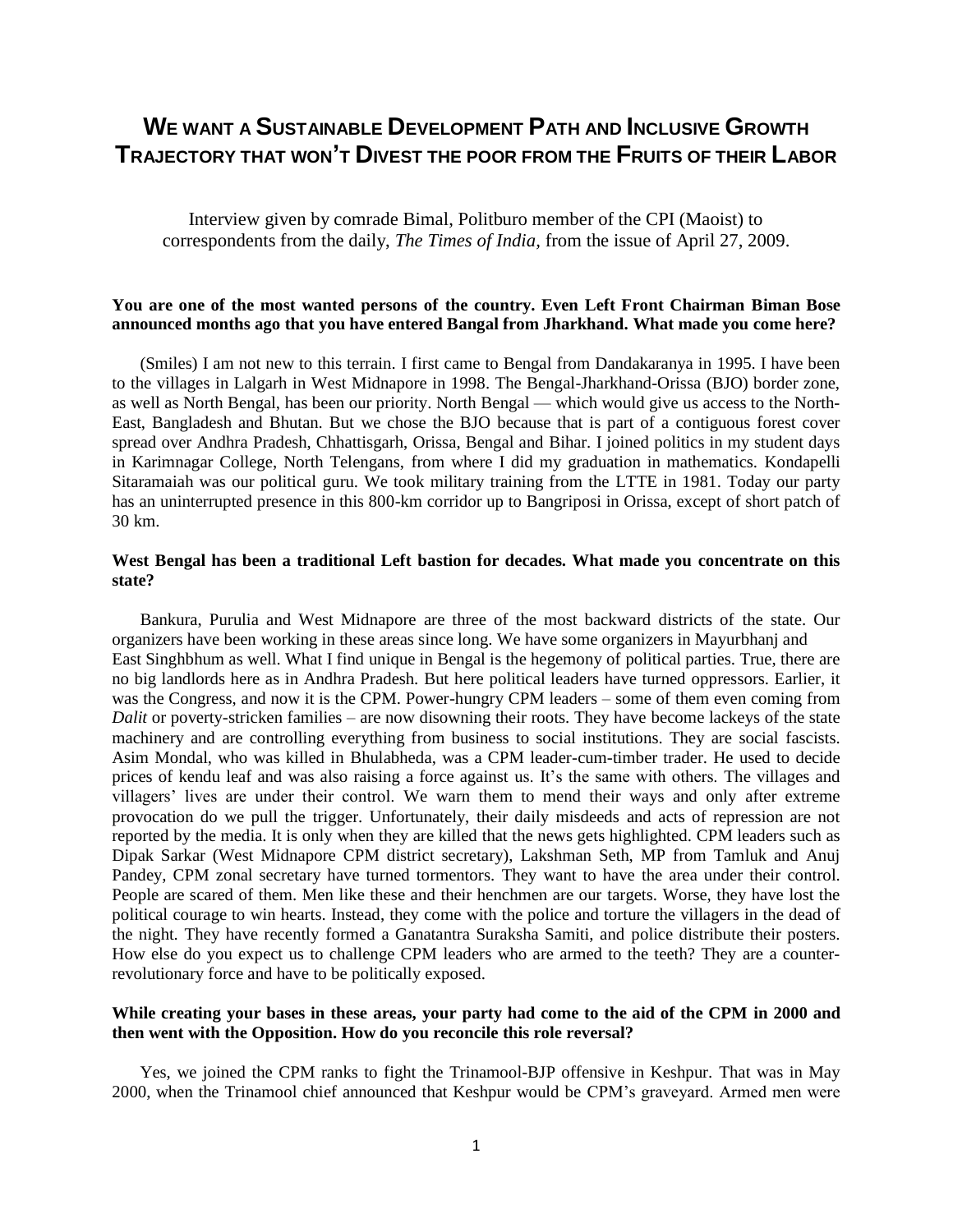setting the huts of the poor villagers on fire. We sided with the poor. I distinctly remember that I collected 5, 000 cartridges from the CPM party office. CPM leader and Minister Susanta Ghosh would have been nowhere today, had we not been with them. But the CPM atrocities in Suchpur, Nanoor in Birbhum and Chhoto Angaria and Garbeta in West Midnapore did not lose our sight. We started working among the poor, voiced against corruption in the panchayats and started mobilizing the poor on social issues. We did not kill any CPM activist till 2000. It was only when CPM came to grips with the situation in 2001 and began targeting our men that we struck back. Finally, when Nandigram villagers rose against the State's land grab move, we took on the CPM's armed brigade. This time, Trinamool supplied us the ammunition. We kept up with the resistance along with Trinamool ranks for months after the Nandigram carnage. During the final assault in November, we ran out of stocks and had to beat a retreat. The CPM men captured 300 of the local militia, and literally treated them as slaves like war prisoners with their hands tied behind.

## **Even if one were to accept your logic of summary punishment, how do you justify the killings of low-rung party men who come from the poor families?**

In most cases, killings have happened after all means of persuasion and reasoning failed. What may appear to you as a simple low-rung CPM leader is actually his mask that outsiders get to see. But believe me, we check many times in our committees, trying to gauge the people's pulse before taking any such final action. But yes, there have been mistakes. In 20% of the cases, there could have been more persuasive attempts. In 50% cases, we could have campaigned better, politically. The blast that killed the medical team was clearly a mistake. A rectification process is currently on in the party and we hope to emerge as an outfit that takes more judicious decisions.

#### **What about the landmine blast that targeted the CPM's convoy in November?**

Till the Nandigram carnage, Budhadeb Bhattacharjee was not on our hit list. The villagers of Nandigram were fighting CPM politically when the massacre was ordered by the CM. That changed everything. Now, he is our target. So are CPM strongman and MP Lakshman Seth, West Midnapore district secretary Dipak Sarkar, zonal party leader Anuj Pandey…

#### **The Maoists are also seen as anti- industry. The perception about the outfit, particularly in cities, is that it will not allow industrialization. How can class struggle happen sans the working class?**

We are not against industry. But we are opposed to the neo-liberal policies pursued by the Buddhadeb Bhattacharjee government. The neo-liberal bubble has burst. The deviated Marxists (CPM) are only giving lip service to it and at the same time are looking at options to come to postpoll adjustment with the Congress. The CPM government is pursuing the industrial projects dumped by advanced capitalist countries. People all over the world are rising against the most polluting sponge iron units, construction of big dams, chemical hubs that affect the environment. Even the proposed car factory in Singur is to create an assembly line and has low direct employment potential. Tell me, how do these projects help the sons of the soil? These are projects advocated by the IMF and the World Bank and the CPM government is trying to implement them. We will oppose Nayachar because a chemical hub will destroy the livelihood of 2.5 lakh fishermen. No developed country sets up chemical hubs now. Why should we? We will oppose Buddhadeb Bhattacharjee's dream project in Nayachar, the steel project in Salboni. As for Singur, industry will not happen there. The land was forcibly acquired from farmers. We will take over the acquired land, if the locals want it and return it to the tillers. But if the government chooses to usurp the rights of the poor and forest dwellers, we can't but resist the move. We are waiting for the response from the Opposition — Trinamool and Congress. Instead, we want a sustainable development path and inclusive growth trajectory that won't divest the poor from their fruits of labour.